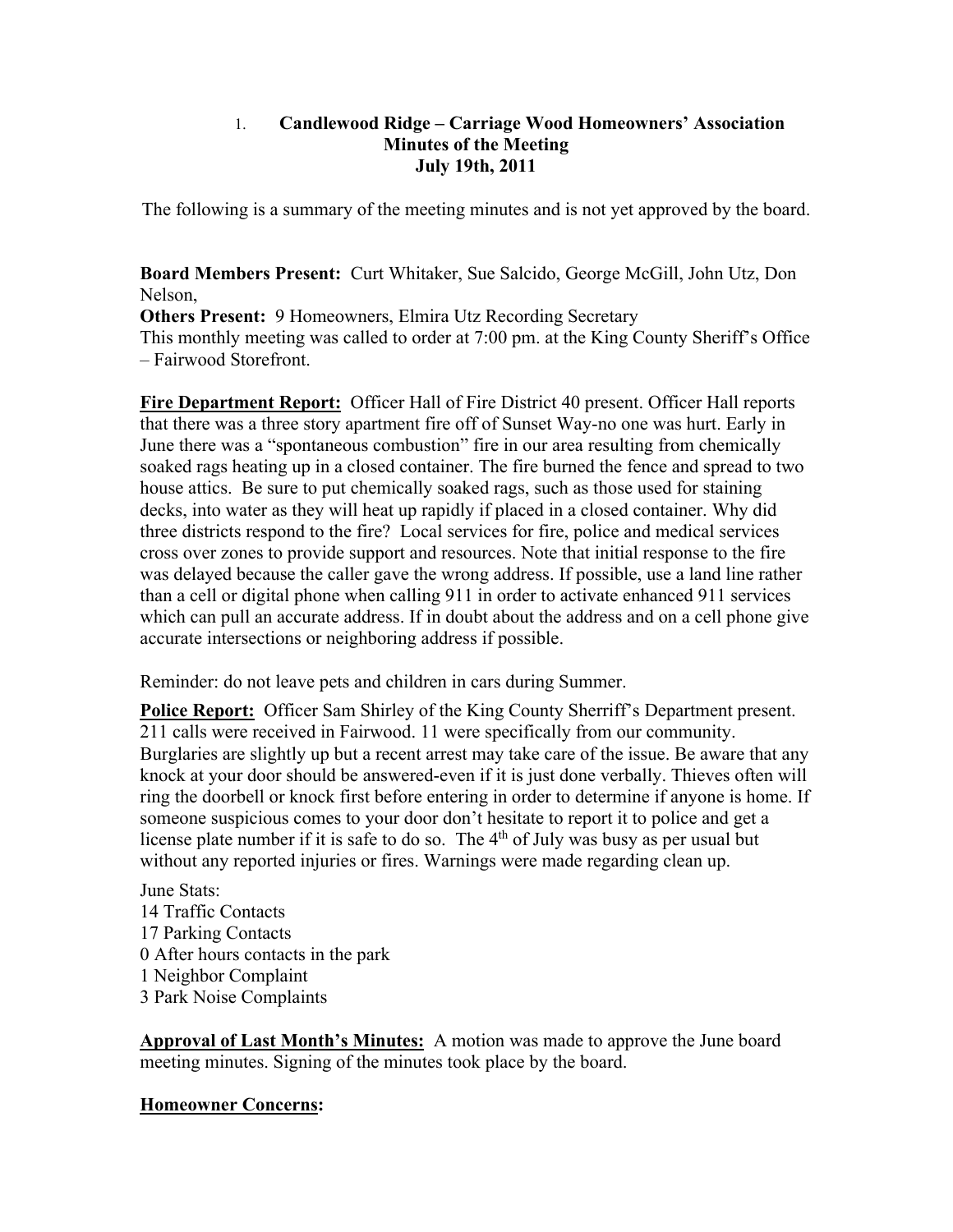Homeowner reports their request for their shed re-build was disapproved and they want to know why since the same design was approved last year. ACC chairperson out but the matter will be reviewed.

Homeowner received letter regarding weeds in the yard and expressed dismay because no one talked to her about the problem before reporting it to the HOA. The Homeowner feels the complaint is unfair in light of other issues in the neighborhood and because the Homeowner does not complain about other neighbors and seeks friendly relations. The president offered that the HOA can review the specifics of the complaint's validity.

Homeowner reports that water leaks occurred in a cul de sac as a result of road/utility work. Homeowner met with King County to get repairs done.

Homeowner inquired regarding a suggested "in use" fee for RV parking during the Summer months. The idea has not had any progress but will be added to next month's agenda.

Homeowner provided a verbal notice of a formal complaint regarding the consistent disturbance in the newest Candlewood Ridge playground at the corner of  $178<sup>th</sup>$  and  $158<sup>th</sup>$ . The Homeowner feels that the park should be removed as its presence constitutes a significant disruption to his home and the park was not there when he purchased the property. It was stated by the CAM chair that the Homeowner never commented during the comment period provided prior to the playground's installation/purchase; the Homeowner has been the only complainant regarding the park and the needs of the entire HOA would need to be considered before any action; there have been continued efforts by the HOA board to curtail night use of the park by teenagers. The efforts of the HOA board to bring the park issues under control were acknowledged by the Homeowner but the Homeowner feels the board has been unsuccessful and the current situation is not tolerable.

# **Committee Reports:**

## **Treasurer's Report:**

Monthly income is on track for the year. Expenses all tracking as per the budget with the exception of the legal fees. 14 Homeowners are delinquent on their dues at this time.

Dues questions? Homeowner asked if an invoice is sent. Treasurer answered that invoices are sent quarterly. If you are not receiving your invoice please contact bookkeeper@crcw.org Can the HOA set up a PayPal account so Homeowners's can pay online? Treasurer will research the question and report back.

## **ACC Report:**

Not Present report presented by President.

Roofs - Approved 2 and Have Disapproved 2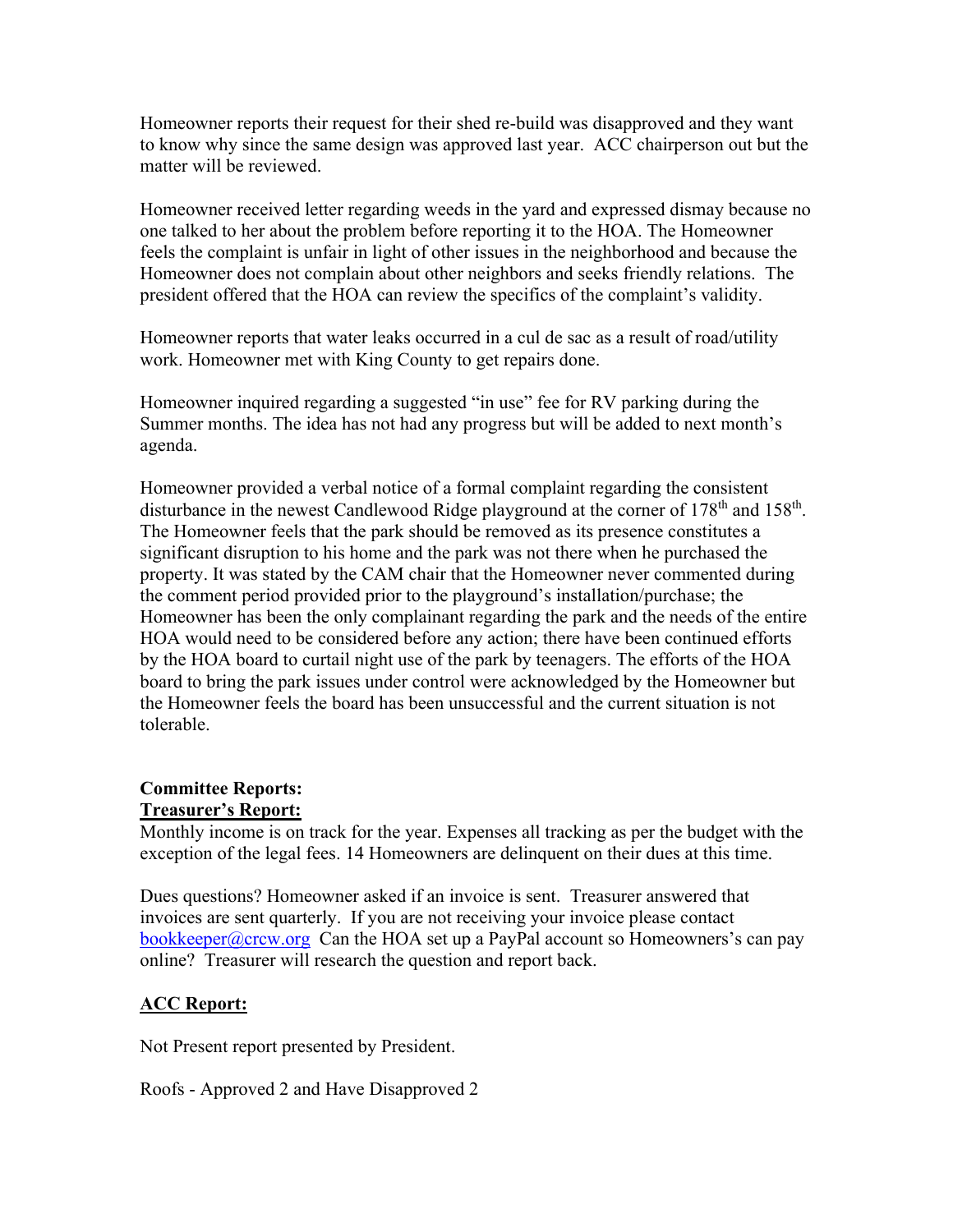Sheds - Disapproved 1 Due to Size Front Porch Replacement - 1 House Painting - 6 Landscaping - 1 Fence Replacement - 1 Gutter Replacement-1

- 1. Reminder Our CC&Rs and Rules and Regulations clearly state that exterior projects such as roofs, painting, fencing, decks, driveways, major landscaping and patios require the submission and approval of an ACC request before commencing the project. The ACC has up to 30 days to respond to an ACC request but tries to respond much sooner than that. It is recommended that if a response to an ACC request has not been received within two weeks, the homeowner should contact the ACC Chairman via email at architecture@crcwhoa.org or by leaving a voice message at 425-738-8611. For emergency type repairs notify the ACC Chairman as indicated above and mention that it is an emergency type situation. Please do not contact the ACC chairman via a home phone number.
- 2. A notebook with samples of colors that provide a range of colors that meet HOA guidelines for repainting homes is available and will be provided upon request. Please contact the ACC chairman as indicated above if you would like to see it.
- 3. Please remember we do not accept ACC request forms via email. Please mail them to CR/CW HOA, PO Box 58397, Renton, WA 98058

#### **Common Areas Maintenance Report:**

- Reminder to all Homeowners It is our responsibility (Not King County's) to keep the street drains clear. Please clear the debris and leaves from the drains by your house and at the ends of your street.
- We continue to have branches and trees fall onto the paths at CR Park. Please contact me at  $commonareas@crcwhoa.org$  or call 425-738-8611 #80 and leave a</u> message if you notice any trees or branches at either park or any of the Common areas or entrances.
- Regarding conversation at last month's meeting about having sprinklers come on at night – met with Bryan from Camber, he says it is possible but he does not recommend it. Several years ago they had them come on at night and several of them were purposely broken off. I asked him what the average cost to replace one head is and he said about \$130 plus the cost of the water lost. He did say there is electricity there though because the clock runs on electricity, so I intend on contacting PSE to see what options we have on maybe adding lights.
- We received a complaint from a Homeowner about the maintenance at the  $2<sup>\omega</sup>$  and  $3<sup>d</sup>$  CW entrances. Curt and I met with the Homeowner so he could show us the problems and then I met with Camber to discuss them as well as some other items. Please note that Homeowners should not contact the landscaping company directly with complaints as they can only work directly with the board.
- Most of the Common areas need barking so I have asked Camber for a quote.
- Vandalism at CW Park some kids got a hold of some paint and smeared it all over the Big Toy, one of the tables and the Garbage Can lid. I have a quote from Camber to clean it off.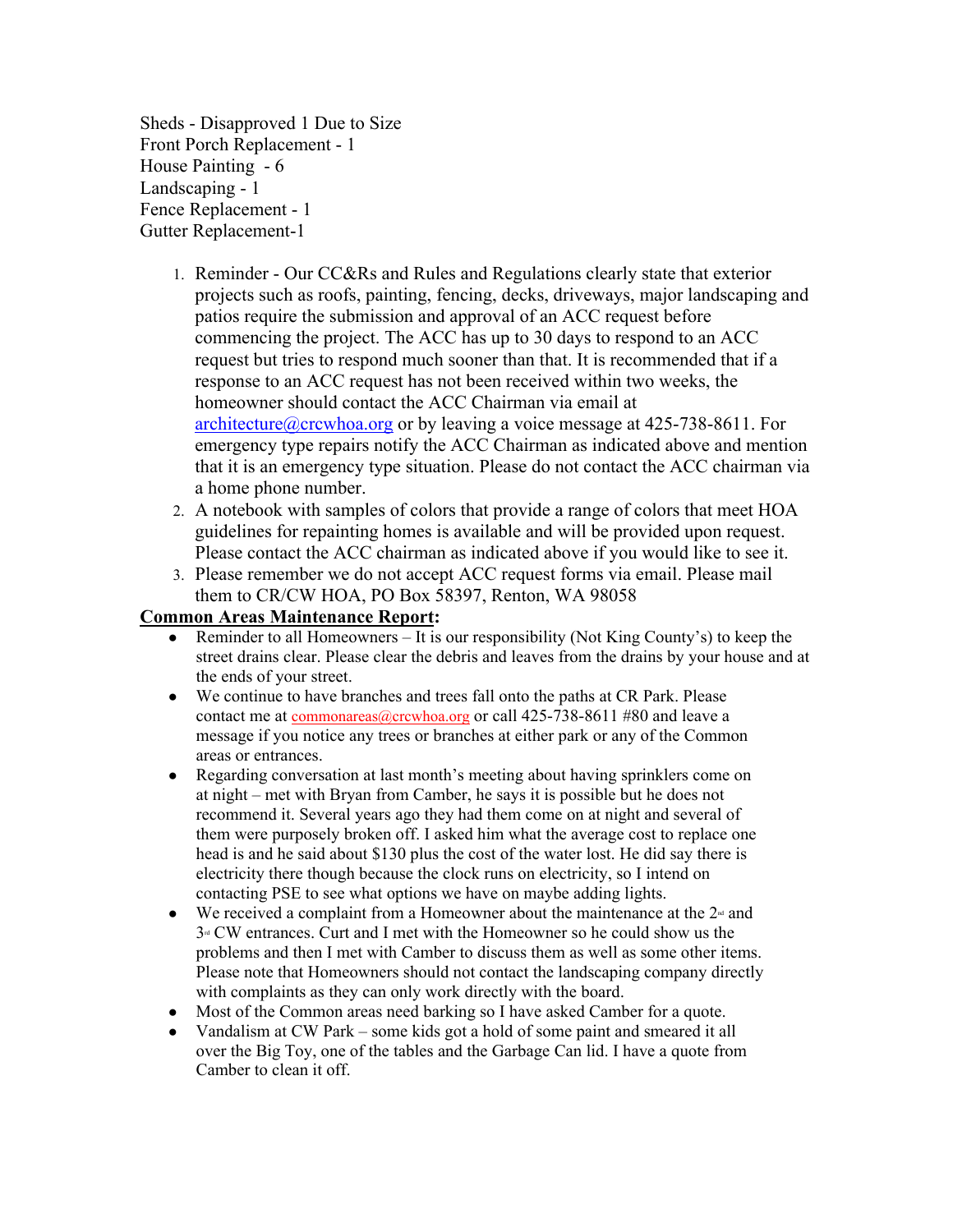HO suggests we obtain a new landscaping company that will better honor the contact with the HOA on maintenance.

HO reports that there are blackberries on a property adjacent to Carriagewood's opening. HO suggests contacting King County at 206-296 800 (KC- ROADS) to report the problem.

- Reminder all dogs must be on leash this is a King County Law as well as our policy in our HOA Parks.
- King County Sheriff Patrols and requests will now be coordinated by the CAM Chair and monthly reports will be submitted before each monthly meeting. Please contact the Board with any areas of concern and we will do our best to accommodate. We have increased patrol hours to 32 hrs. / month because school is out and the better weather.
- Please keep a watch for suspicious Activity and call 911

**Reminder:** Our parks are private parks which exist for the use and enjoyment of HOA residents, their families and guests. They are not public parks. Our park usage rules apply to everyone. Following are some of the rules that have been established to maximize safety, and minimize liability and maintenance cost:

A. Park Hours: 9:00 am to dusk.

B. No Smoking, alcohol, drugs, loud music, golfing, motorized vehicles or **Fireworks** are allowed.

C. Animals must be leashed and owners are responsible for cleaning up after their animals.

### **Complaints Negotiations Report:**

Received 1 complaint involving numerous properties-most problems were resolved within thirty days.

5 Fine Stage with Attorney 2 Second Letters 8 First Letters 3 Pending

Closed 6 complaints in the past month.

Discussion of RV parking rules: A "day" is defined as an observance of the vehicle being parked that day. "72 hours" includes an observance of the vehicle being parked on each of three days. "72 hours" does not reset unless the RV is moved for at least a 24 hour period. The "quarter" starts from the first violation letter of a mis-parked RV for that specific HO and includes the 90 day period from that date. No more than 14 days parking are allowed per quarter.

#### **Capital Improvement Committee:**

Please contact the board if you have any ideas for Capital Improvements.

## **Legal and Insurance Report:**

Foreclosures continue in our area.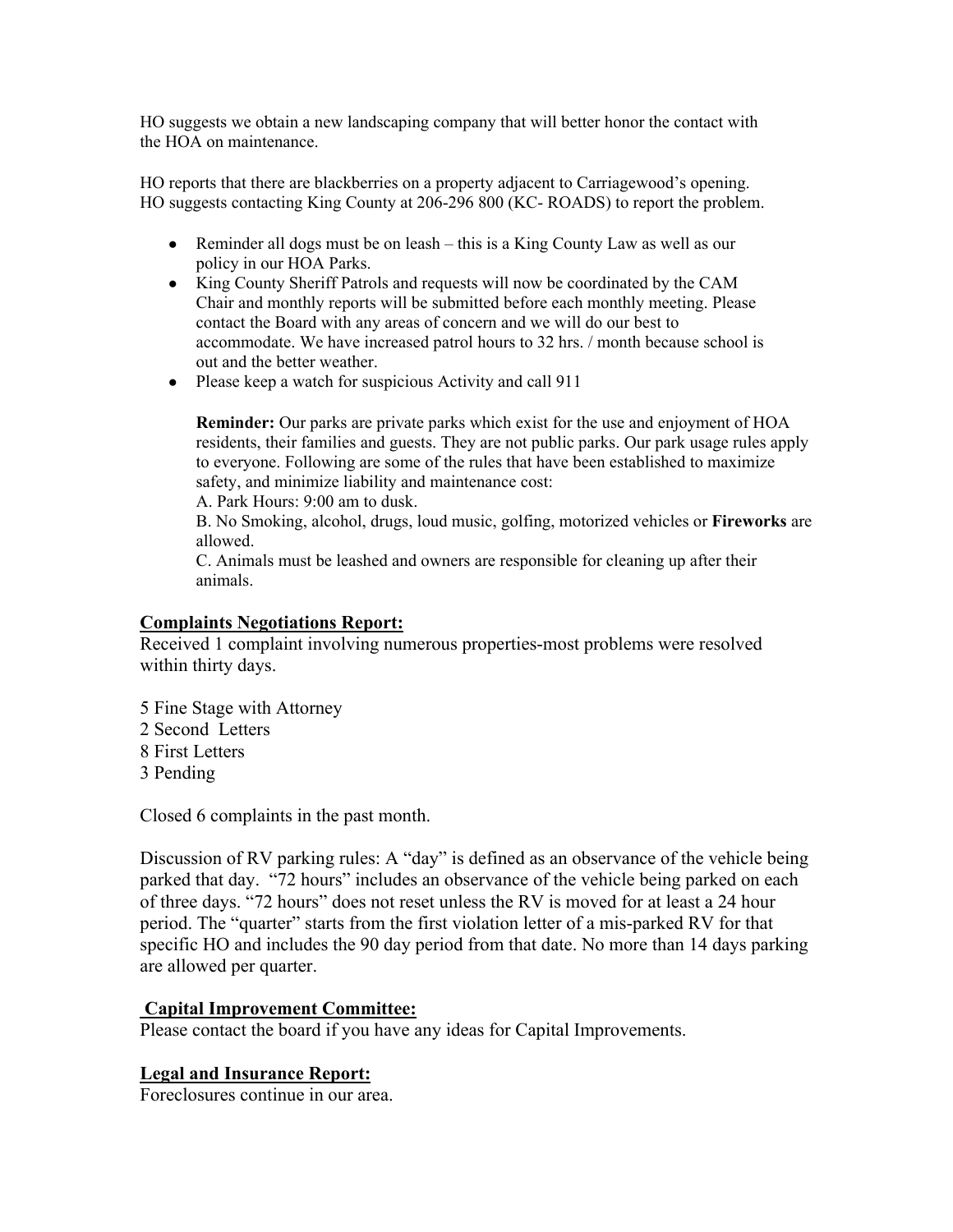### **Nominating Committee**

Nominating Committee met Tuesday previous to July's board meeting. Letter was drafted to go out at the Summer event w/Job descriptions of board members. No summer event is in place for lack of volunteers. Website placement is suggested. Secretary will ask flyer to include the letter in the first section of our meeting minutes.

Follow up on bylaws change. Answer will be verified with the attorney that it can happen at Annual Meeting.

Homeowner expressed disappointment that the letter will not be sent. The President answered that the letter will be sent out in October. The proposed mailing for this Summer was tabled for various reasons other than just cost-the hope was to have it personally delivered during the Summer event that will not happen. There was also concern that mailing it too soon would be inefficient since the meet and greet is not until November. Also, a Homeowner offered to hand deliver the letters and this may still occur.

### **Rental Home / Change of Address Committee**

Changes of Address and Rentals

• Reminder – When HOA correspondence needs to be delivered to an address other than the HOA street address, your HOA needs to be notified in writing of the correct address to send the correspondence. This applies to absentee homeowners who are renting or leasing their homes, homes that are vacant, and homeowners who choose to receive their correspondence at a PO Box or alternate address. In addition homeowners who are renting or leasing are required to comply the provisions of the Leasing/Rental of Homes/Tenants Rules and Regulations.

#### **Old Business:**

Summer event cancelled if no volunteer comes forward. If you are interested in volunteering please contact the HOA board at  $\frac{info(\omega)$ crcwhoa.org or 425-738-8611.

Website options: It has been determined that it is fiscally disadvantageous to make a change to our hosting this year. There is a need to improve communication between committees so a change is needed. President wants to continue looking for a better option, including using a property management option. For now the board will continue to use the systems we have in place.

#### **New Business:**

If you are a new Homeowner and have not received a welcome packet please contact the board.

Motion to spend up to \$1000 from the Capital Reserves Fund to replace the timer on the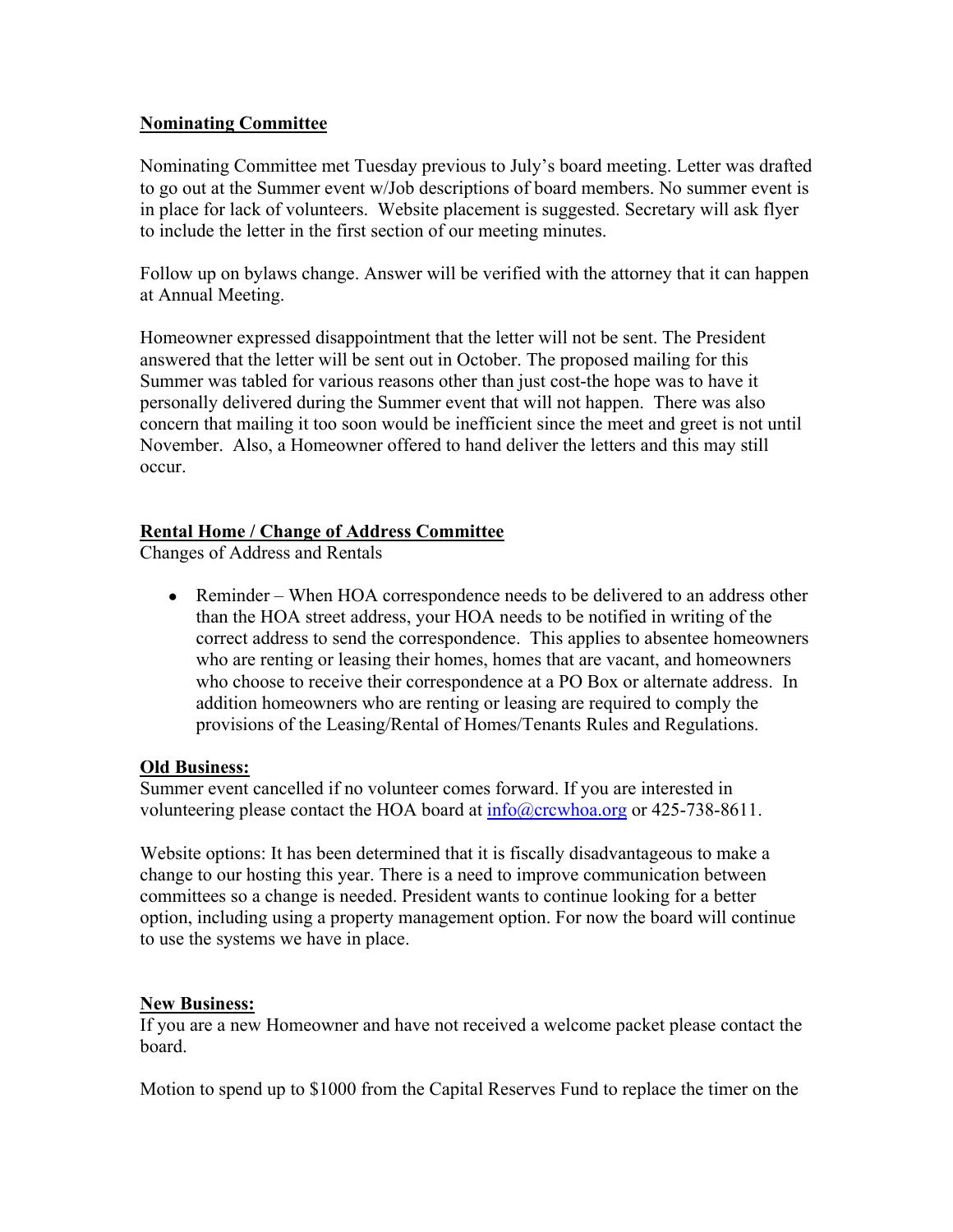sprinkler systems for Candlewood Ridge. Motion Passed.

## **Meeting Adjourned at 8:45**

**Welcoming Committee** – If you are new to the neighborhood and would like an HOA information packet, call the HOA phone number at 425-738-8611 and leave a voice message or send an email request to  $info@crcwhoa.org$ .

Homeowner asked if we send welcome packets to renters. Answer is yes we do, if we are notified of the change. Please feel free to notify the HOA if you notice a move happening in your area.

**Special Topics:** Visit our Website and contact the HOA via Email at: Web – www.crcwhoa.org Email – info@crcwhoa.org

A motion was made to adjourn the meeting at 8:35 pm.

## **Next Board Meetings:**

- August  $15<sup>th</sup>$ , 2011
- September  $20<sup>th</sup>$ , 2011
- October  $18<sup>th</sup>$ , 2011

Meetings are usually held at **7:00 pm.** at the Sheriff's Office, Albertson's Shopping Center.

All Homeowners are welcome to attend.

# 1. **Candlewood Ridge / Carriage Wood Announcements & Reminders**

**\*ACC Requests** - The HOA CC&Rs and Rules and Regulations documents clearly state that exterior projects such as roofs, painting, fencing, decks and patios require the submission and approval of an ACC request before commencing the project. The ACC has up to 30 days to respond to an ACC request but tries to respond much sooner. It is recommended that if a response to an ACC request has not been received within two weeks, the homeowner contact the ACC Chairperson via email at

architecture@crcwhoa.org or by leaving a voice message at 425-227-4227. ACC request forms can be found in the Fairwood Flyer or on the HOA website at www.crcwhoa.org. *Please do not contact the ACC Chairperson via a home phone number.*

**\*Carriage Wood and Candlewood Ridge Parks** – A policy has been established to maximum safety, minimize liability and maintenance costs, while allowing homeowners of the association to enjoy our parks. Rules to accomplish this include:

- Park hours: 9:00 am until dusk
- No smoking, alcohol, drugs, loud music, golf, motorized vehicles or fireworks are allowed
- Animals must be leashed and owners are responsible for cleaning up after their animals